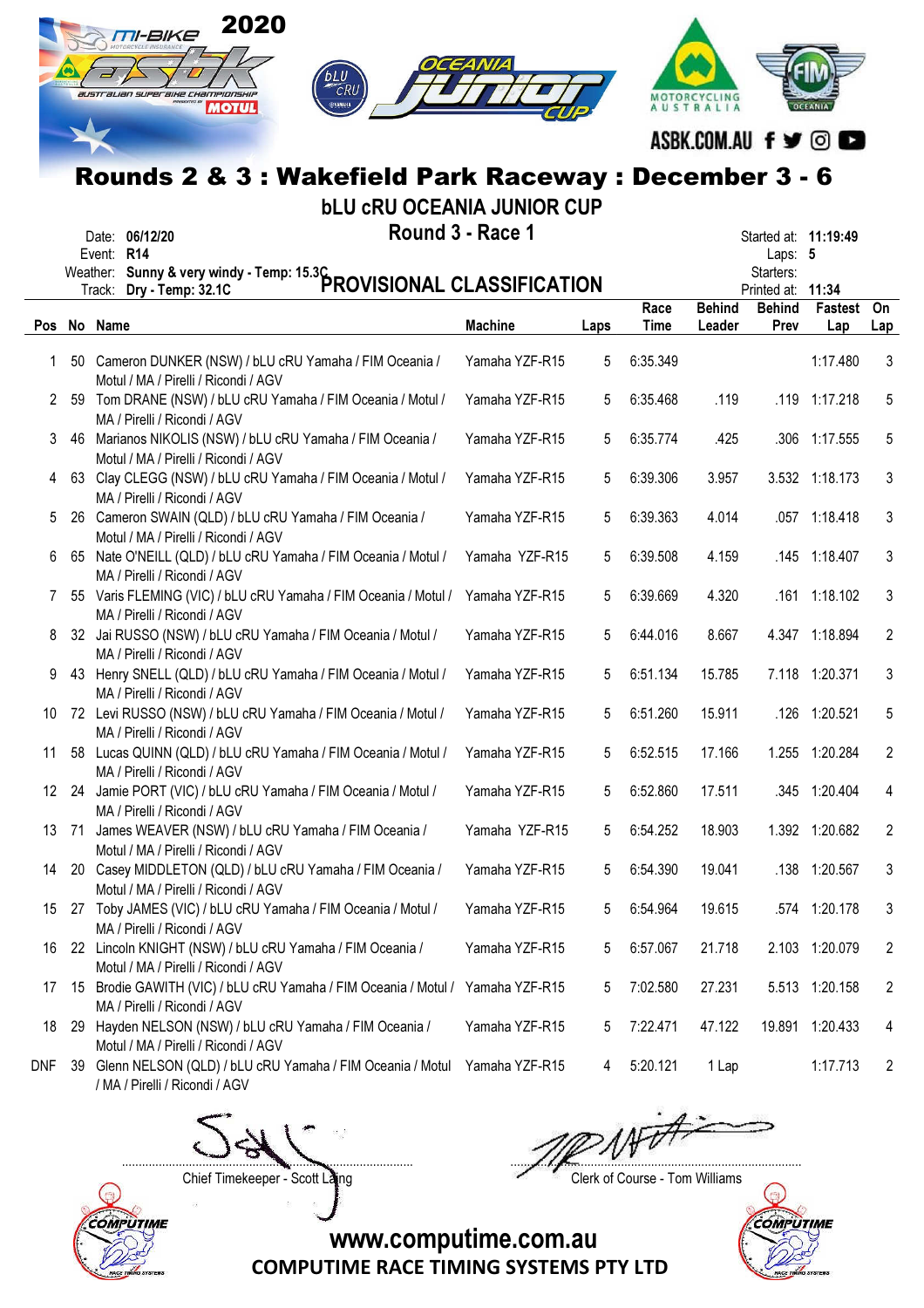|            |    |            | 2020<br>TI-BIKE<br>australian superaine championshi.<br><b>MOTUL</b>                          | CRU | OCEANIA                           |      |              | ASBK.COM.AU f y ©       |                                                                     |                |           |
|------------|----|------------|-----------------------------------------------------------------------------------------------|-----|-----------------------------------|------|--------------|-------------------------|---------------------------------------------------------------------|----------------|-----------|
|            |    |            | Rounds 2 & 3 : Wakefield Park Raceway : December 3 - 6                                        |     | <b>bLU CRU OCEANIA JUNIOR CUP</b> |      |              |                         |                                                                     |                |           |
|            |    | Event: R14 | Date: 06/12/20<br>Weather: Sunny & very windy - Temp: 15.3C<br>PROVISIONAL CLASSIFICATION     |     | Round 3 - Race 1                  |      |              |                         | Started at: 11:19:49<br>Laps: $5$<br>Starters:<br>Printed at: 11:34 |                |           |
| <b>Pos</b> |    | No Name    |                                                                                               |     | <b>Machine</b>                    | Laps | Race<br>Time | <b>Behind</b><br>Leader | <b>Behind</b><br><b>Prev</b>                                        | Fastest<br>Lap | On<br>Lap |
| <b>DNF</b> | 36 |            | Angus GRENFELL (VIC) / bLU cRU Yamaha / FIM Oceania /<br>Motul / MA / Pirelli / Ricondi / AGV |     | Yamaha YZF-R15                    | 2    | 2:45.197     | 3 Laps                  |                                                                     | 1:19.080       | 2         |

Fastest Lap was 1:17.218 by Tom DRANE (NSW)

Current race lap record for OJC class - 1:14.906 by Marianos NIKOLIS (NSW) on a Yamaha YZF-R15 set on 05/12/20

\*\*\* Rider 15 (Brodie GAWITH (VIC)) - 10 second penalty imposed by Clerk of Course for jumped start \*\*\*

\*\*\* ORIGINAL RACE DISTANCE REDUCED BY 1 LAP DUE TO EARLIER TIME DELAYS \*\*\*

The results are provisional until the end of the time limit for protests and appeals.



....................................................................................... .......................................................................................

Chief Timekeeper - Scott Laing Chief Timekeeper - Scott Laing

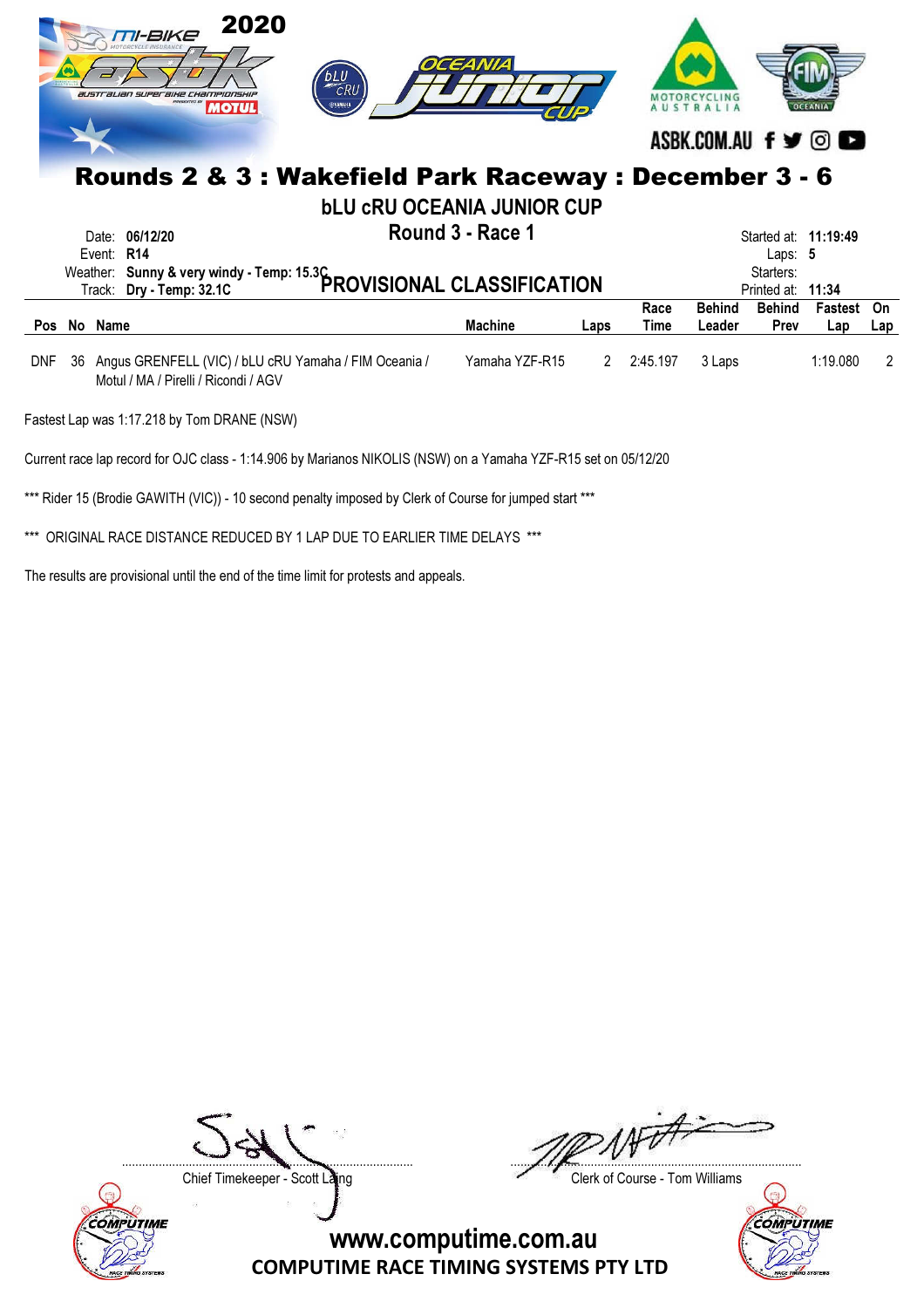|    | 2020<br><b>M-BIKE</b><br>bLU<br>australian superaine championship<br><b>MOTUL</b><br>Rounds 2 & 3 : Wakefield Park Raceway : December 3 - 6 | CRU<br><b>bLU CRU OCEANIA JUNIOR CUP</b> |                                        |                            |                                                  | MOTORCYCLING<br>AUSTRALIA | ASBK.COM.AU f y © O                       |  |
|----|---------------------------------------------------------------------------------------------------------------------------------------------|------------------------------------------|----------------------------------------|----------------------------|--------------------------------------------------|---------------------------|-------------------------------------------|--|
|    | Date: 06/12/20                                                                                                                              |                                          | Round 3 - Race 1                       |                            |                                                  |                           | Started at: 11:19:49                      |  |
|    | Event: R14<br>Weather: Sunny & very windy - Temp: 15.3C<br>Track: Dry - Temp: 32.1C                                                         | <b>PROVISIONAL LAP TIMES</b>             |                                        |                            |                                                  |                           | Laps: 5<br>Starters:<br>Printed at: 11:34 |  |
|    | No Name                                                                                                                                     | Lap 1                                    | Lap <sub>2</sub>                       | Lap <sub>3</sub>           | Lap <sub>4</sub>                                 | Lap 5                     |                                           |  |
|    | 15 Brodie GAWITH (VIC)                                                                                                                      |                                          | 1:29.044 1:20.158                      |                            | 1:21.468 1:20.504 1:21.406                       |                           |                                           |  |
|    | 20 Casey MIDDLETON (QLD)                                                                                                                    |                                          |                                        |                            | 1:30.149  1:20.636  1:20.567  1:21.307  1:21.731 |                           |                                           |  |
|    | 22 Lincoln KNIGHT (NSW)                                                                                                                     |                                          |                                        |                            | 1:28.179 1:20.079 1:21.049 1:21.142 1:26.618     |                           |                                           |  |
|    | 24 Jamie PORT (VIC)                                                                                                                         |                                          | 1:29.769 1:20.635                      |                            | 1:20.622 1:20.404 1:21.430                       |                           |                                           |  |
|    | 26 Cameron SWAIN (QLD)                                                                                                                      |                                          |                                        |                            | 1:24.799  1:18.633  1:18.418  1:18.782  1:18.731 |                           |                                           |  |
|    | 27 Toby JAMES (VIC)                                                                                                                         |                                          |                                        |                            | 1:30.426 1:20.812 1:20.178 1:21.464 1:22.084     |                           |                                           |  |
|    | 29 Hayden NELSON (NSW)                                                                                                                      | 1:26.241                                 | 1:51.885                               |                            | 1:22.114 1:20.433                                | 1:21.798                  |                                           |  |
|    | 32 Jai RUSSO (NSW)                                                                                                                          |                                          | 1:26.824 1:18.894                      |                            | 1:19.088 1:19.253 1:19.957                       |                           |                                           |  |
|    | 36 Angus GRENFELL (VIC)                                                                                                                     |                                          | 1:26.117 1:19.080                      |                            |                                                  |                           |                                           |  |
|    | 39 Glenn NELSON (QLD)                                                                                                                       | 1:26.073                                 | 1:17.713                               | 1:18.154 1:18.181          |                                                  |                           |                                           |  |
|    | 43 Henry SNELL (QLD)                                                                                                                        |                                          | 1:28.378  1:20.549  1:20.371  1:21.189 |                            |                                                  | 1:20.647                  |                                           |  |
|    | 46 Marianos NIKOLIS (NSW)                                                                                                                   | 1:24.326                                 |                                        | 1:18.223 1:17.863          | 1:17.807 1:17.555                                |                           |                                           |  |
|    | 50 Cameron DUNKER (NSW)                                                                                                                     | 1:24.790                                 |                                        | 1:17.869 1:17.480          | 1:17.580                                         | 1:17.630                  |                                           |  |
|    | 55 Varis FLEMING (VIC)                                                                                                                      | 1:25.211                                 |                                        | 1:18.764 1:18.102 1:18.642 |                                                  | 1:18.950                  |                                           |  |
|    | 58 Lucas QUINN (QLD)                                                                                                                        | 1:28.893                                 |                                        |                            | 1:20.284 1:21.450 1:20.689 1:21.199              |                           |                                           |  |
|    | 59 Tom DRANE (NSW)                                                                                                                          | 1:24.360                                 | 1:18.171                               | 1:17.940                   |                                                  | 1:17.779 1:17.218         |                                           |  |
| 63 | Clay CLEGG (NSW)                                                                                                                            | 1:25.047                                 |                                        |                            | 1:18.429 1:18.173 1:18.620 1:19.037              |                           |                                           |  |
|    | 65 Nate O'NEILL (QLD)                                                                                                                       | 1:24.917                                 |                                        |                            |                                                  | 1:18.719                  |                                           |  |

71 James WEAVER (NSW) 1:29.279 1:20.682 1:22.095 1:20.878 1:21.318 72 Levi RUSSO (NSW) 1:28.062 1:20.742 1:21.177 1:20.758 1:20.521

\*\*\* ORIGINAL RACE DISTANCE REDUCED BY 1 LAP DUE TO EARLIER TIME DELAYS \*\*\*

The results are provisional until the end of the time limit for protests and appeals.



....................................................................................... .......................................................................................

Chief Timekeeper - Scott Laing Chief Timekeeper - Scott Laing

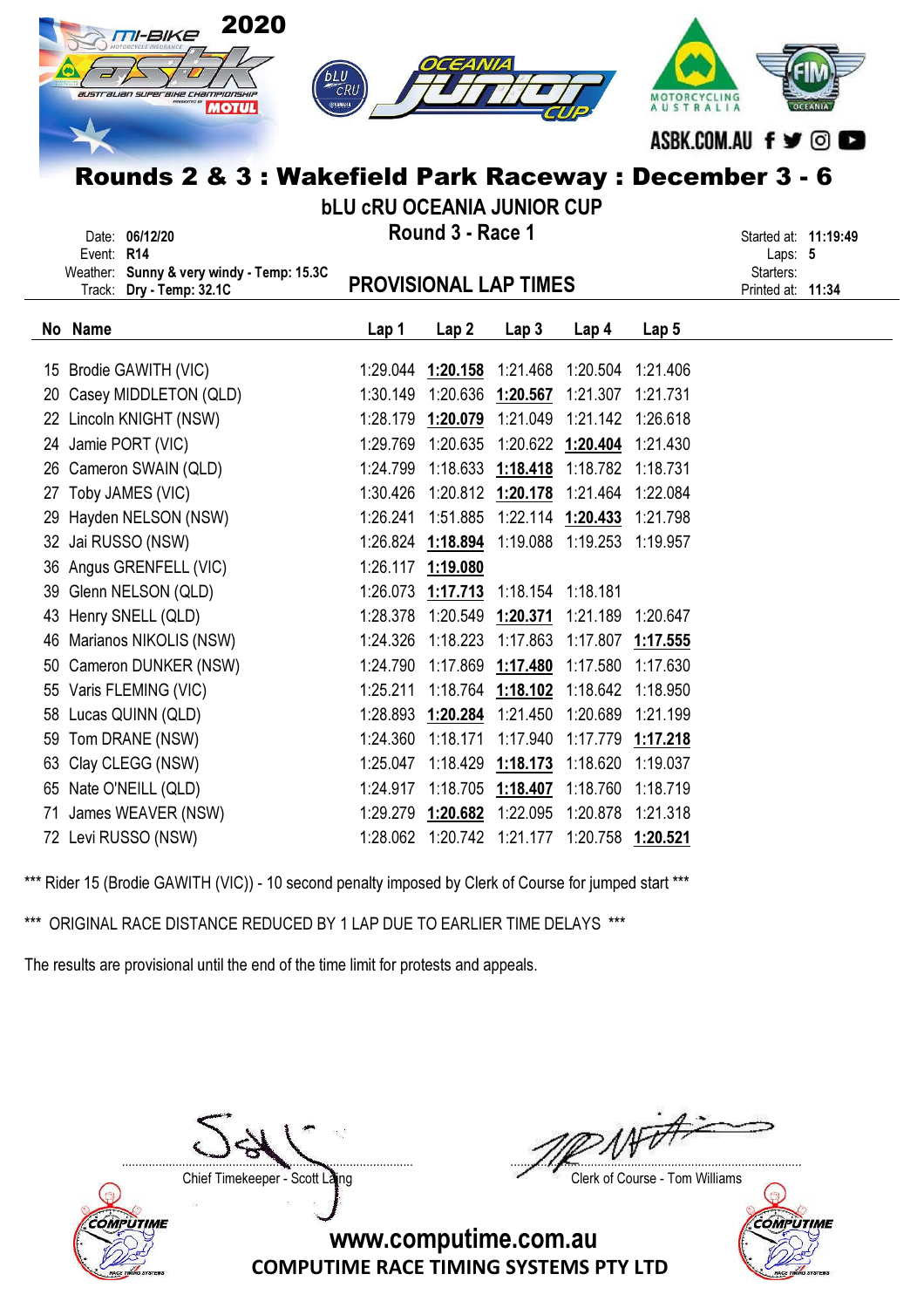

bLU cRU OCEANIA JUNIOR CUP

|                | Date: 06/12/20                            |         |         |          | Round 3 - Race 1               |                               |         |           | Started at: 11:19:49 |
|----------------|-------------------------------------------|---------|---------|----------|--------------------------------|-------------------------------|---------|-----------|----------------------|
|                | Event: R14                                |         |         |          |                                |                               |         |           | Laps: 5              |
|                | Weather: Sunny & very windy - Temp: 15.3C |         |         |          |                                |                               |         | Starters: |                      |
|                | Track: Dry - Temp: 32.1C                  |         |         |          | <b>PROVISIONAL SPLIT TIMES</b> |                               |         |           | Printed at: 11:34    |
| Lap            | Split 1                                   | Split 2 | Split 3 | Lap Time | Lap                            | Split 1                       | Split 2 | Split 3   | Lap Time             |
|                | 15 Brodie GAWITH (VIC) (17th)             |         |         |          | 1                              | 31.643                        | 28.830  | 29.953    | 1:30.426             |
|                | 30.687                                    | 28.650  | 29.707  | 1:29.044 | $\overline{2}$                 | 22.107                        | 28.299  | 30.406    | 1:20.812             |
| $\overline{2}$ | 22.134                                    | 28.358  | 29.666  | 1:20.158 | 3                              | 21.875                        | 28.302  | 30.001    | 1:20.178             |
| 3              | 22.729                                    | 28.835  | 29.904  | 1:21.468 | 4                              | 22.023                        | 29.251  | 30.190    | 1:21.464             |
| 4              | 22.107                                    | 28.633  | 29.764  | 1:20.504 | 5                              | 22.663                        | 29.381  | 30.040    | 1:22.084             |
| 5              | 22.626                                    | 28.733  | 30.047  | 1:21.406 |                                |                               |         |           |                      |
|                |                                           |         |         |          |                                | 29 Hayden NELSON (NSW) (18th) |         |           |                      |
|                | 20 Casey MIDDLETON (QLD) (14th)           |         |         |          | 1                              | 29.518                        | 27.555  | 29.168    | 1:26.241             |
|                | 30.968                                    | 29.180  | 30.001  | 1:30.149 | $\overline{c}$                 | 49.804                        | 30.926  | 31.155    | 1:51.885             |
| $\overline{c}$ | 22.094                                    | 28.384  | 30.158  | 1:20.636 | 3                              | 22.922                        | 28.959  | 30.233    | 1:22.114             |
| 3              | 21.990                                    | 28.243  | 30.334  | 1:20.567 | 4                              | 22.327                        | 28.057  | 30.049    | 1:20.433             |
| 4              | 22.222                                    | 28.917  | 30.168  | 1:21.307 | 5                              | 22.409                        | 29.411  | 29.978    | 1:21.798             |
| 5              | 22.383                                    | 28.751  | 30.597  | 1:21.731 |                                |                               |         |           |                      |
|                |                                           |         |         |          |                                | 32 Jai RUSSO (NSW) (8th)      |         |           |                      |
|                | 22 Lincoln KNIGHT (NSW) (16th)            |         |         |          | 1                              | 29.010                        | 27.969  | 29.845    | 1:26.824             |
|                | 29.751                                    | 28.656  | 29.772  | 1:28.179 | $\overline{c}$                 | 21.762                        | 27.812  | 29.320    | 1:18.894             |
| 2              | 21.913                                    | 28.400  | 29.766  | 1:20.079 | 3                              | 21.651                        | 27.972  | 29.465    | 1:19.088             |
| 3              | 22.320                                    | 28.875  | 29.854  | 1:21.049 | 4                              | 21.876                        | 27.969  | 29.408    | 1:19.253             |
| 4              | 22.560                                    | 28.764  | 29.818  | 1:21.142 | 5                              | 22.049                        | 28.276  | 29.632    | 1:19.957             |
| 5              | 22.622                                    | 28.581  | 35.415  | 1:26.618 |                                |                               |         |           |                      |
|                |                                           |         |         |          |                                | 36 Angus GRENFELL (VIC) (DNF) |         |           |                      |
|                | 24 Jamie PORT (VIC) (12th)                |         |         |          | 1                              | 28.843                        | 27.618  | 29.656    | 1:26.117             |
|                | 30.833                                    | 28.996  | 29.940  | 1:29.769 | $\overline{2}$                 | 21.890                        | 27.263  | 29.927    | 1:19.080             |
| $\overline{2}$ | 21.950                                    | 28.902  | 29.783  | 1:20.635 |                                |                               |         |           |                      |
| 3              | 21.796                                    | 28.628  | 30.198  | 1:20.622 |                                | 39 Glenn NELSON (QLD) (DNF)   |         |           |                      |
| 4              | 22.205                                    | 28.602  | 29.597  | 1:20.404 | 1                              | 29.204                        | 27.714  | 29.155    | 1:26.073             |
| 5              | 22.094                                    | 28.877  | 30.459  | 1:21.430 | $\overline{2}$                 | 21.691                        | 26.905  | 29.117    | 1:17.713             |
|                |                                           |         |         |          | 3                              | 21.539                        | 27.400  | 29.215    | 1:18.154             |
|                | 26 Cameron SWAIN (QLD) (5th)              |         |         |          | 4                              | 21.654                        | 27.143  | 29.384    | 1:18.181             |
| 1              | 27.718                                    | 27.630  | 29.451  | 1:24.799 |                                |                               |         |           |                      |
| 2              | 21.678                                    | 27.317  | 29.638  | 1:18.633 |                                | 43 Henry SNELL (QLD) (9th)    |         |           |                      |
| 3              | 21.530                                    | 27.432  | 29.456  | 1:18.418 | 1                              | 30.019                        | 28.550  | 29.809    | 1:28.378             |
| 4              | 21.477                                    | 27.822  | 29.483  | 1:18.782 | 2                              | 22.233                        | 28.323  | 29.993    | 1:20.549             |
| 5              | 21.461                                    | 27.575  | 29.695  | 1:18.731 | 3                              | 22.208                        | 28.225  | 29.938    | 1:20.371             |
|                |                                           |         |         |          | 4                              | 22.770                        | 29.010  | 29.409    | 1:21.189             |
|                | 27 Toby JAMES (VIC) (15th)                |         |         |          | 5                              | 22.017                        | 28.900  | 29.730    | 1:20.647             |



....................................................................................... .......................................................................................

Chief Timekeeper - Scott Laing Chief Timekeeper - Scott Laing

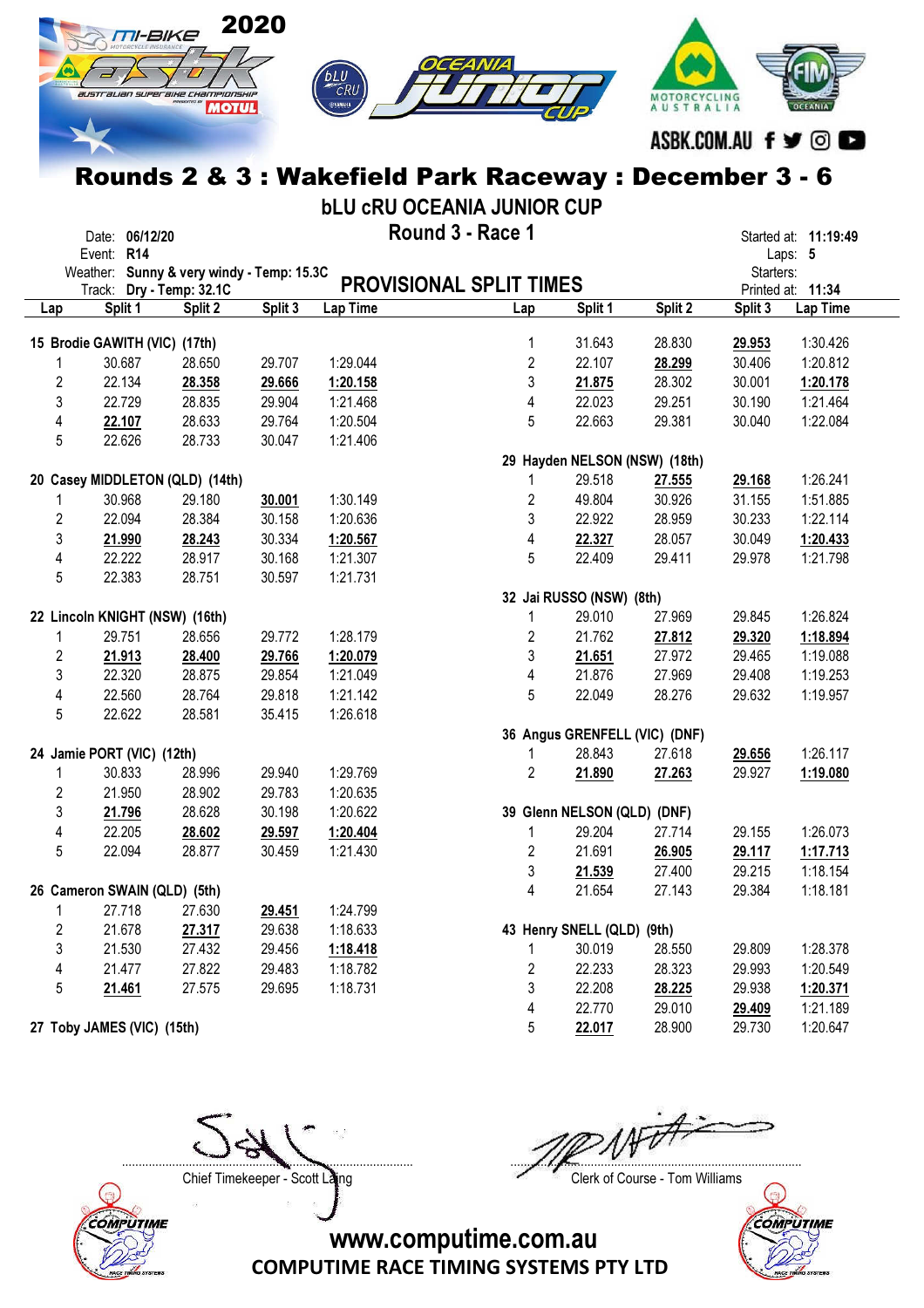

bLU cRU OCEANIA JUNIOR CUP

|                | Event: R14                   | Date: 06/12/20 |                                           |         |          | Round 3 - Race 1               |                              |         |           | Started at: 11:19:49<br>Laps: 5 |
|----------------|------------------------------|----------------|-------------------------------------------|---------|----------|--------------------------------|------------------------------|---------|-----------|---------------------------------|
|                |                              |                | Weather: Sunny & very windy - Temp: 15.3C |         |          |                                |                              |         | Starters: |                                 |
|                |                              |                | Track: Dry - Temp: 32.1C                  |         |          | <b>PROVISIONAL SPLIT TIMES</b> |                              |         |           | Printed at: 11:34               |
| Lap            |                              | Split 1        | Split 2                                   | Split 3 | Lap Time | Lap                            | Split 1                      | Split 2 | Split 3   | Lap Time                        |
|                |                              |                | 46 Marianos NIKOLIS (NSW) (3rd)           |         |          | 5                              | 21.326                       | 26.984  | 28.908    | 1:17.218                        |
| 1              |                              | 27.587         | 27.585                                    | 29.154  | 1:24.326 |                                |                              |         |           |                                 |
| $\overline{2}$ |                              | 21.565         | 27.416                                    | 29.242  | 1:18.223 |                                | 63 Clay CLEGG (NSW) (4th)    |         |           |                                 |
| 3              |                              | 21.527         | 27.383                                    | 28.953  | 1:17.863 | 1                              | 28.370                       | 27.618  | 29.059    | 1:25.047                        |
| 4              |                              |                | 27.454                                    | 28.946  | 1:17.807 | $\overline{2}$                 | 21.784                       |         | 29.387    | 1:18.429                        |
|                |                              | 21.407         |                                           |         |          |                                |                              | 27.258  |           |                                 |
| 5              |                              | 21.530         | 27.142                                    | 28.883  | 1:17.555 | 3                              | 21.683                       | 27.338  | 29.152    | 1:18.173                        |
|                |                              |                |                                           |         |          | 4                              | 21.566                       | 27.880  | 29.174    | 1:18.620                        |
|                |                              |                | 50 Cameron DUNKER (NSW) (1st)             |         |          | 5                              | 21.568                       | 27.810  | 29.659    | 1:19.037                        |
| 1              |                              | 27.831         | 27.537                                    | 29.422  | 1:24.790 |                                |                              |         |           |                                 |
| $\overline{2}$ |                              | 21.844         | 27.046                                    | 28.979  | 1:17.869 |                                | 65 Nate O'NEILL (QLD) (6th)  |         |           |                                 |
| 3              |                              | 21.253         | 27.136                                    | 29.091  | 1:17.480 | $\mathbf{1}$                   | 28.163                       | 27.474  | 29.280    | 1:24.917                        |
| 4              |                              | 21.393         | 27.017                                    | 29.170  | 1:17.580 | $\overline{2}$                 | 22.038                       | 27.425  | 29.242    | 1:18.705                        |
| 5              |                              | 21.471         | 26.962                                    | 29.197  | 1:17.630 | 3                              | 21.774                       | 27.795  | 28.838    | 1:18.407                        |
|                |                              |                |                                           |         |          | $\overline{\mathbf{4}}$        | 21.979                       | 27.769  | 29.012    | 1:18.760                        |
|                | 55 Varis FLEMING (VIC) (7th) |                |                                           |         |          | 5                              | 21.750                       | 27.432  | 29.537    | 1:18.719                        |
| 1              |                              | 28.638         | 27.592                                    | 28.981  | 1:25.211 |                                |                              |         |           |                                 |
| $\overline{2}$ |                              | 22.006         | 27.748                                    | 29.010  | 1:18.764 |                                | 71 James WEAVER (NSW) (13th) |         |           |                                 |
| 3              |                              | 21.848         | 27.482                                    | 28.772  | 1:18.102 | 1                              | 30.551                       | 29.031  | 29.697    | 1:29.279                        |
| 4              |                              | 21.758         | 27.649                                    | 29.235  | 1:18.642 | $\overline{2}$                 | 22.343                       | 28.529  | 29.810    | 1:20.682                        |
| 5              |                              | 21.629         | 27.923                                    | 29.398  | 1:18.950 | 3                              | 22.625                       | 29.451  | 30.019    | 1:22.095                        |
|                |                              |                |                                           |         |          | 4                              | 22.216                       | 28.896  | 29.766    | 1:20.878                        |
|                | 58 Lucas QUINN (QLD) (11th)  |                |                                           |         |          | 5                              | 22.401                       | 28.828  | 30.089    | 1:21.318                        |
| 1              |                              | 30.279         | 28.681                                    | 29.933  | 1:28.893 |                                |                              |         |           |                                 |
| $\overline{2}$ |                              | 22.059         | 28.298                                    | 29.927  | 1:20.284 |                                | 72 Levi RUSSO (NSW) (10th)   |         |           |                                 |
| 3              |                              | 22.517         | 28.660                                    | 30.273  | 1:21.450 | 1                              | 29.637                       | 28.612  | 29.813    | 1:28.062                        |
| 4              |                              | 22.450         | 28.525                                    | 29.714  | 1:20.689 | $\overline{2}$                 | 22.417                       | 28.243  | 30.082    | 1:20.742                        |
| 5              |                              | 22.067         | 28.889                                    | 30.243  | 1:21.199 | 3                              | 22.616                       | 28.141  | 30.420    | 1:21.177                        |
|                |                              |                |                                           |         |          | $\overline{\mathbf{4}}$        | 22.311                       | 28.999  | 29.448    | 1:20.758                        |
|                |                              |                |                                           |         |          | 5                              |                              | 28.751  | 29.762    |                                 |
|                | 59 Tom DRANE (NSW) (2nd)     | 27.452         | 27.352                                    | 29.556  | 1:24.360 |                                | 22.008                       |         |           | 1:20.521                        |
| 1              |                              |                |                                           |         |          |                                |                              |         |           |                                 |
| $\overline{2}$ |                              | 21.723         | 27.365                                    | 29.083  | 1:18.171 |                                |                              |         |           |                                 |
| 3              |                              | 21.955         | 27.180                                    | 28.805  | 1:17.940 |                                |                              |         |           |                                 |
| 4              |                              | 21.530         | 27.355                                    | 28.894  | 1:17.779 |                                |                              |         |           |                                 |

\*\*\* Rider 15 (Brodie GAWITH (VIC)) - 10 second penalty imposed by Clerk of Course for jumped start \*\*\*

\*\*\* ORIGINAL RACE DISTANCE REDUCED BY 1 LAP DUE TO EARLIER TIME DELAYS \*\*\*

The results are provisional until the end of the time limit for protests and appeals.

....................................................................................... .......................................................................................

Chief Timekeeper - Scott Laing Chief Timekeeper - Scott Laing



COMPUTIME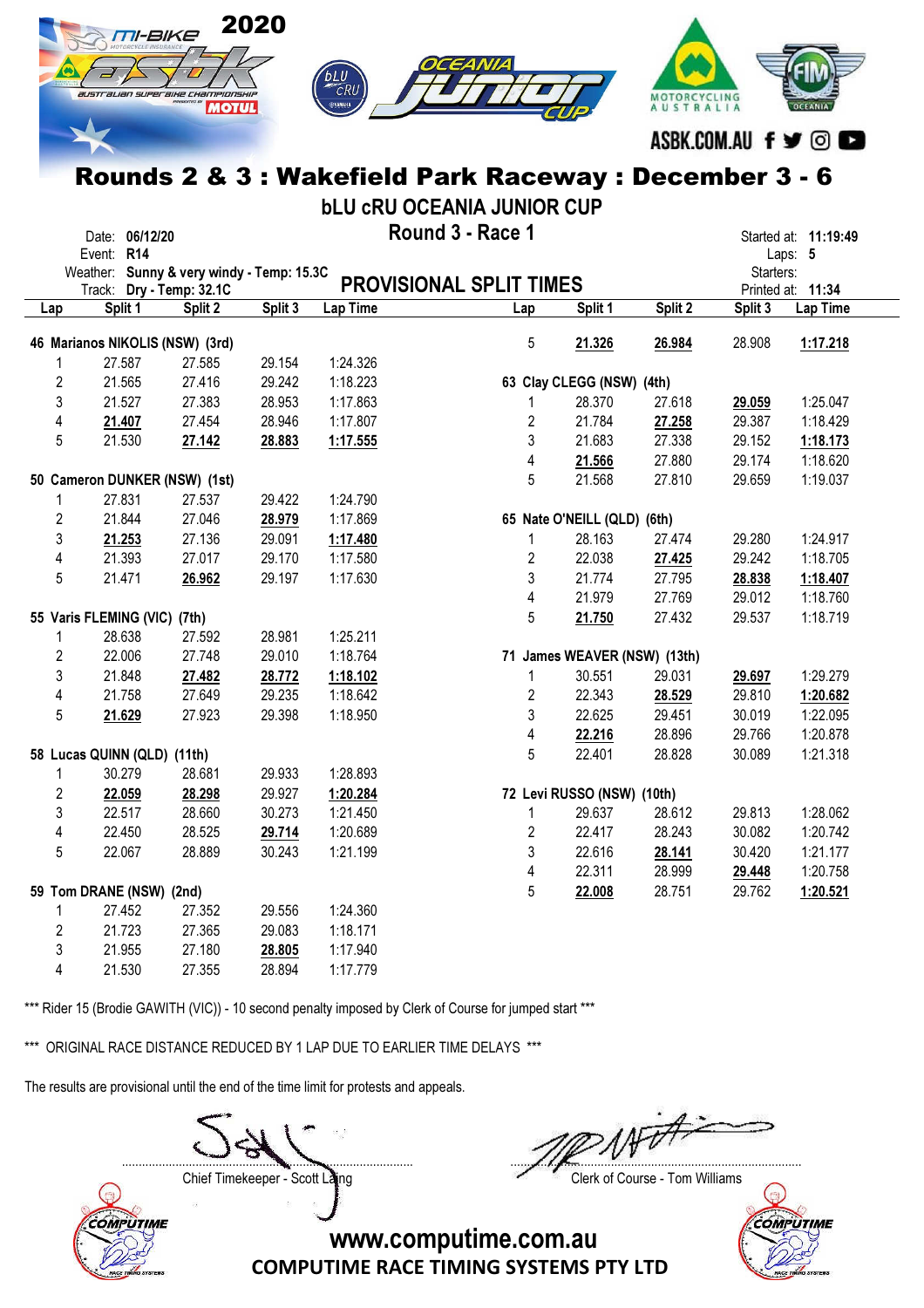|     | TI-BIKE                                                                                     | parceuten av | 2020<br>OCEANIA<br>bLU<br>$\overline{c}$ RU<br>australian superbihe championship<br><b>ФУАМАНА</b><br><b>MOTUL</b> | ASBK.COM.AU f y ©                              |                |  |  |  |  |  |  |  |
|-----|---------------------------------------------------------------------------------------------|--------------|--------------------------------------------------------------------------------------------------------------------|------------------------------------------------|----------------|--|--|--|--|--|--|--|
|     | Rounds 2 & 3 : Wakefield Park Raceway : December 3 - 6<br><b>bLU CRU OCEANIA JUNIOR CUP</b> |              |                                                                                                                    |                                                |                |  |  |  |  |  |  |  |
|     | Date: 06/12/20<br>Event: R14                                                                |              | Round 3 - Race 1                                                                                                   | Started at: 11:19:49<br>Laps: $5$<br>Starters: |                |  |  |  |  |  |  |  |
|     |                                                                                             |              | Weather: Sunny & very windy - Temp: 15.3C<br>Track: Dr. Temp: 32.1C PROVISIONAL FASTEST LAPS SEQUENCE              | Printed at: 11:34                              |                |  |  |  |  |  |  |  |
| Lap | Race<br><b>Pos</b>                                                                          |              | <b>Machine</b><br>No Name                                                                                          | <b>Fastest</b><br>Lap                          | On<br>Lap      |  |  |  |  |  |  |  |
|     |                                                                                             | 46           | Yamaha YZF-R15<br>Marianos NIKOLIS (NSW)                                                                           | 1:24.326                                       |                |  |  |  |  |  |  |  |
| 2   |                                                                                             | 59           | Yamaha YZF-R15<br>Tom DRANE (NSW)                                                                                  | 1:18.171                                       | $\overline{2}$ |  |  |  |  |  |  |  |
| 2   | 3                                                                                           | 50           | Cameron DUNKER (NSW)<br>Yamaha YZF-R15                                                                             | 1:17.869                                       | 2              |  |  |  |  |  |  |  |
| 2   |                                                                                             | 39           | Glenn NELSON (QLD)<br>Yamaha YZF-R15                                                                               | 1:17.713                                       | 2              |  |  |  |  |  |  |  |
| 3   |                                                                                             | 50           | Cameron DUNKER (NSW)<br>Yamaha YZF-R15                                                                             | 1:17.480                                       | 3              |  |  |  |  |  |  |  |
| 5   |                                                                                             | 59           | Tom DRANE (NSW)<br>Yamaha YZF-R15                                                                                  | 1:17.218                                       | 5              |  |  |  |  |  |  |  |

\*\*\* ORIGINAL RACE DISTANCE REDUCED BY 1 LAP DUE TO EARLIER TIME DELAYS \*\*\*

The results are provisional until the end of the time limit for protests and appeals.



Chief Timekeeper - Scott Laing Chief Timekeeper - Scott Laing

....................................................................................... .......................................................................................

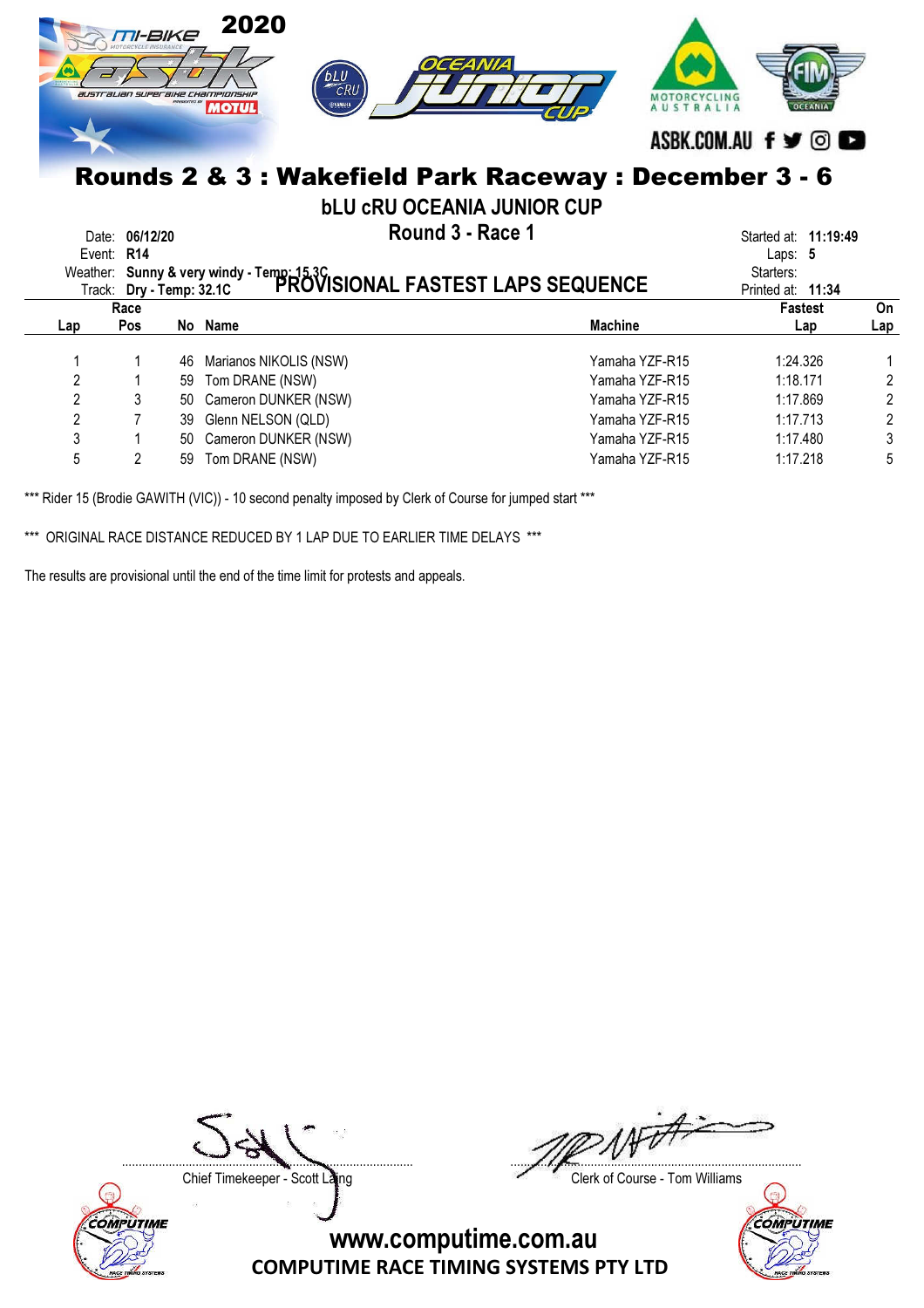

bLU cRU OCEANIA JUNIOR CUP

| Date:      | 06/12/20 | Round 3 - Race 1 | Started at: |   |
|------------|----------|------------------|-------------|---|
| Event: R14 |          |                  | Laps:       | ۵ |

Date: 06/12/20 **Example 20 and 3 - Round 3 - Race 1** and 20 and 20 and 20 and 20 and 20 and 20 and 20 and 20 and 20 and 20 and 20 and 20 and 20 and 20 and 20 and 20 and 20 and 20 and 20 and 20 and 20 and 20 and 20 and 20 a

Weather: Sunny & very windy - Temp: 15.3C Starters:

Printed at: 11:34

|    | Track:           | Dry - Temp: 32.1C |    | weather: Sunny & very windy - Temp: 15.30 |        |    | <b>PROVISIONAL LAP SHEET</b> |        |    |                  |        |
|----|------------------|-------------------|----|-------------------------------------------|--------|----|------------------------------|--------|----|------------------|--------|
| No | Lap Time         | Gap               | No | Lap Time                                  | Gap    | No | Lap Time                     | Gap    | No | Lap Time         | Gap    |
|    |                  |                   | 63 | 1:18.429                                  | .945   | 22 | 1:21.049                     | 9.168  | 71 | 1:20.878         | 15.215 |
|    | Lap 1            |                   | 65 | 1:18.705                                  | 1.091  | 72 | 1:21.177                     | 9.842  | 29 | 1:20.433         | 42.954 |
| 46 | 1:24.326         |                   | 39 | 1:17.713                                  | 1.255  | 58 | 1:21.450                     | 10.488 |    |                  |        |
| 59 | 1:24.360         | .034              | 55 | 1:18.764                                  | 1.444  | 15 | 1:21.468                     | 10.531 |    | Lap <sub>5</sub> |        |
| 50 | 1:24.790         | .464              | 36 | 1:19.080                                  | 2.666  | 24 | 1:20.622                     | 10.887 | 50 | 1:17.630         |        |
| 26 | 1:24.799         | .473              | 32 | 1:18.894                                  | 3.187  | 20 | 1:20.567                     | 11.213 | 59 | 1:17.218         | .119   |
| 65 | 1:24.917         | .591              | 22 | 1:20.079                                  | 5.727  | 27 | 1:20.178                     | 11.277 | 46 | 1:17.555         | .425   |
| 63 | 1:25.047         | .721              | 72 | 1:20.742                                  | 6.273  | 71 | 1:22.095                     | 11.917 | 63 | 1:19.037         | 3.957  |
| 55 | 1:25.211         | .885              | 43 | 1:20.549                                  | 6.396  | 29 | 1:22.114                     | 40.101 | 26 | 1:18.731         | 4.014  |
| 39 | 1:26.073         | 1.747             | 58 | 1:20.284                                  | 6.646  |    |                              |        | 65 | 1:18.719         | 4.159  |
| 36 | 1:26.117         | 1.791             | 15 | 1:20.158                                  | 6.671  |    | Lap 4                        |        | 55 | 1:18.950         | 4.320  |
| 29 | 1:26.241         | 1.915             | 71 | 1:20.682                                  | 7.430  | 50 | 1:17.580                     |        | 32 | 1:19.957         | 8.667  |
| 32 | 1:26.824         | 2.498             | 24 | 1:20.635                                  | 7.873  | 46 | 1:17.807                     | .500   | 43 | 1:20.647         | 15.785 |
| 72 | 1:28.062         | 3.736             | 20 | 1:20.636                                  | 8.254  | 59 | 1:17.779                     | .531   | 72 | 1:20.521         | 15.911 |
| 22 | 1:28.179         | 3.853             | 27 | 1:20.812                                  | 8.707  | 39 | 1:18.181                     | 2.402  | 58 | 1:21.199         | 17.166 |
| 43 | 1:28.378         | 4.052             | 29 | 1:51.885                                  | 35.595 | 63 | 1:18.620                     | 2.550  | 15 | 1:21.406         | 17.231 |
| 58 | 1:28.893         | 4.567             |    |                                           |        | 26 | 1:18.782                     | 2.913  | 24 | 1:21.430         | 17.511 |
| 15 | 1:29.044         | 4.718             |    | Lap <sub>3</sub>                          |        | 55 | 1:18.642                     | 3.000  | 71 | 1:21.318         | 18.903 |
| 71 | 1:29.279         | 4.953             | 50 | 1:17.480                                  |        | 65 | 1:18.760                     | 3.070  | 20 | 1:21.731         | 19.041 |
| 24 | 1:29.769         | 5.443             | 46 | 1:17.863                                  | .273   | 32 | 1:19.253                     | 6.340  | 27 | 1:22.084         | 19.615 |
| 20 | 1:30.149         | 5.823             | 59 | 1:17.940                                  | .332   | 22 | 1:21.142                     | 12.730 | 22 | 1:26.618         | 21.718 |
| 27 | 1:30.426         | 6.100             | 63 | 1:18.173                                  | 1.510  | 43 | 1:21.189                     | 12.768 | 29 | 1:21.798         | 47.122 |
|    |                  |                   | 26 | 1:18.418                                  | 1.711  | 72 | 1:20.758                     | 13.020 |    |                  |        |
|    | Lap <sub>2</sub> |                   | 39 | 1:18.154                                  | 1.801  | 15 | 1:20.504                     | 13.455 |    |                  |        |
| 59 | 1:18.171         |                   | 65 | 1:18.407                                  | 1.890  | 58 | 1:20.689                     | 13.597 |    |                  |        |
| 46 | 1:18.223         | .018              | 55 | 1:18.102                                  | 1.938  | 24 | 1:20.404                     | 13.711 |    |                  |        |
| 50 | 1:17.869         | .128              | 32 | 1:19.088                                  | 4.667  | 20 | 1:21.307                     | 14.940 |    |                  |        |
| 26 | 1:18.633         | .901              | 43 | 1:20.371                                  | 9.159  | 27 | 1:21.464                     | 15.161 |    |                  |        |

\*\*\* Rider 15 (Brodie GAWITH (VIC)) - 10 second penalty imposed by Clerk of Course for jumped start \*\*\*

\*\*\* ORIGINAL RACE DISTANCE REDUCED BY 1 LAP DUE TO EARLIER TIME DELAYS \*\*\*

The results are provisional until the end of the time limit for protests and appeals.

....................................................................................... .......................................................................................

Chief Timekeeper - Scott Laing Chief Timekeeper - Scott Laing



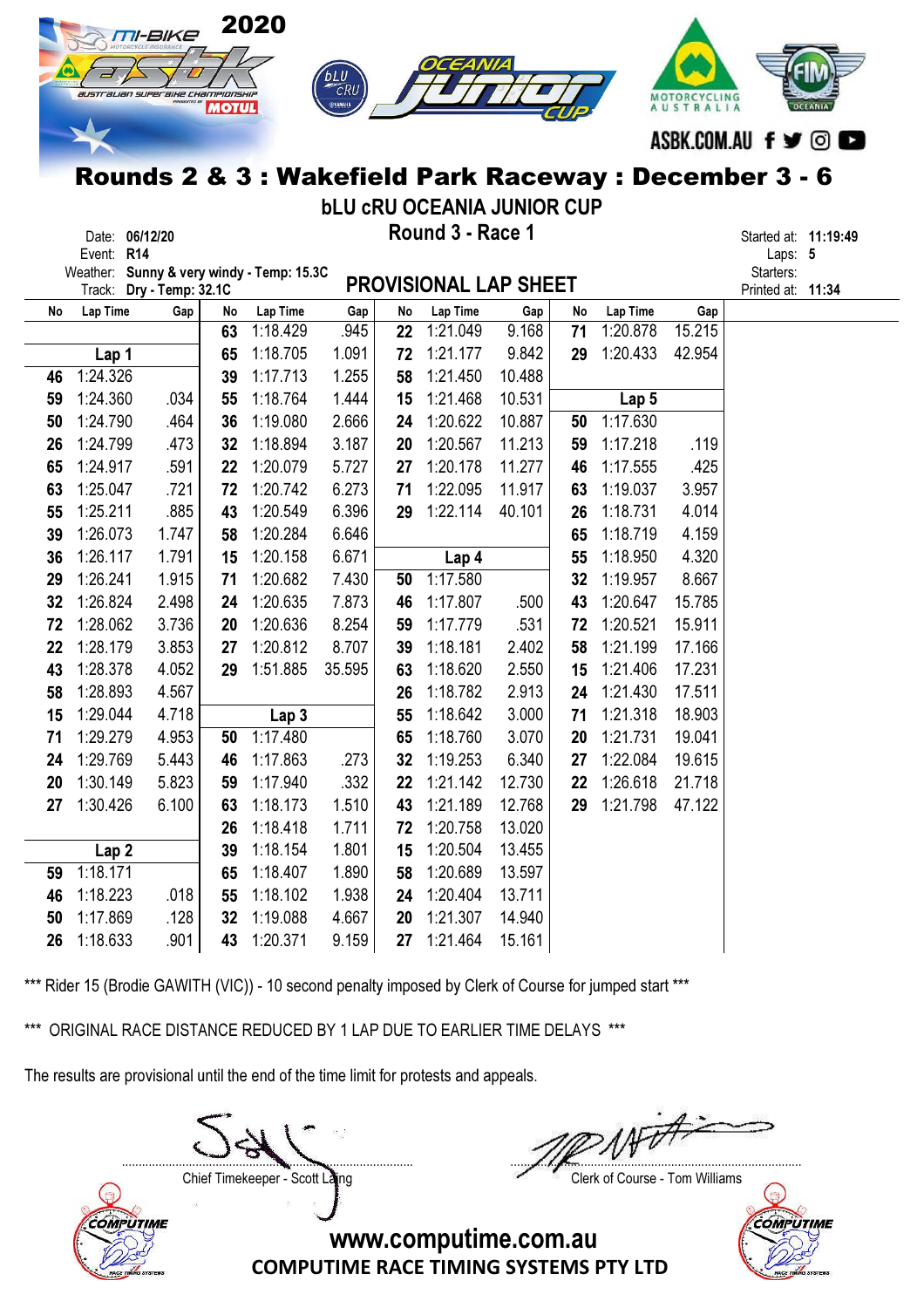|                               | 2020<br><b>TII-BIKE</b><br>australian superaixe championskip<br><b>MOTUL</b><br>Rounds 2 & 3 : Wakefield Park Raceway : December 3 - 6 | <b>bLU</b><br>CRU<br><b>EYAMAHA</b> |             | OCEANIA                           |                 | MOTORCYCLING<br>AUSTRALIA | ASBK.COM.AU f y ©             |
|-------------------------------|----------------------------------------------------------------------------------------------------------------------------------------|-------------------------------------|-------------|-----------------------------------|-----------------|---------------------------|-------------------------------|
|                               |                                                                                                                                        |                                     |             | <b>bLU CRU OCEANIA JUNIOR CUP</b> |                 |                           |                               |
|                               | Date: 06/12/20                                                                                                                         |                                     |             | Round 3 - Race 1                  |                 |                           | Started at: 11:19:49          |
| Event: R14                    |                                                                                                                                        |                                     |             |                                   |                 |                           | Laps: 5                       |
|                               | Weather: Sunny & very windy - Temp: 15.3C                                                                                              |                                     |             | <b>PROVISIONAL LAP CHART</b>      |                 |                           | Starters:                     |
|                               | Track: Dry - Temp: 32.1C                                                                                                               |                                     |             |                                   |                 |                           | Printed at: 11:34             |
| <b>Name</b>                   | Grid                                                                                                                                   | 1                                   | $\mathbf 2$ | 3                                 | 4               | 5                         | <b>Name</b>                   |
|                               |                                                                                                                                        | ے                                   | FΩ          | c۵                                |                 |                           |                               |
| C. DUNKER                     | $5^{\circ}$                                                                                                                            |                                     |             |                                   |                 | 50                        | C. DUNKER                     |
| T. DRANE<br><b>M. NIKOLIS</b> | 59                                                                                                                                     | 59                                  | 46<br>50    | 46<br>59                          | 46<br>59        | 59<br>46                  | T. DRANE<br><b>M. NIKOLIS</b> |
| C. SWAIN                      | 46<br>26                                                                                                                               | 50<br>26                            | 26          | 63                                | 39              | 63                        | C. CLEGG                      |
| C. CLEGG                      | 63                                                                                                                                     | 65                                  | 63          | 26                                |                 | 26                        | C. SWAIN                      |
| N. O'NEILL                    | 65                                                                                                                                     | 63                                  | 65          | 39                                | 26              | 65                        | N. O'NEILL                    |
| A. GRENFELL                   | 36                                                                                                                                     | 55                                  | 39          | 65                                | 55              | 55                        | V. FLEMING                    |
| V. FLEMING                    | 55                                                                                                                                     | 39                                  | 55          | 55                                | 65              | 32                        | J. RUSSO                      |
| <b>G. NELSON</b>              | 39                                                                                                                                     | 36                                  | 36          | 32                                | 32              | 43                        | H. SNELL                      |
| L. RUSSO                      | 72                                                                                                                                     | 29                                  | 32          | 43                                | 22              | 72                        | L. RUSSO                      |
| J. RUSSO                      | 32                                                                                                                                     | $\overline{32}$                     | 22          | 22                                | 43              | 58                        | L. QUINN                      |
| <b>B. GAWITH</b>              | 15                                                                                                                                     | 72                                  | 72          | 72                                | 72 <sup>°</sup> | 15                        | <b>B. GAWITH</b>              |
| H. SNELL                      | 43                                                                                                                                     | 22 <sup>2</sup>                     | 43          | 58                                | 15              |                           | J. PORT                       |
| L. KNIGHT                     | $22\,$                                                                                                                                 | 43                                  | 58          | 15                                | 58              | 71                        | J. WEAVER                     |
| L. QUINN                      | 58                                                                                                                                     | 58                                  | 15          |                                   | 91              | $\overline{20}$           | C. MIDDLETON                  |
| H. NELSON                     | 29                                                                                                                                     | 15                                  | 71          | 20                                | 20              | $\overline{27}$           | T. JAMES                      |
| T. JAMES                      | 27                                                                                                                                     |                                     |             | 27                                | 27              | 22                        | L. KNIGHT                     |
| J. PORT                       | $\overline{24}$                                                                                                                        |                                     | 20          | 71                                |                 | 29                        | H. NELSON                     |
| C. MIDDLETON                  | 20                                                                                                                                     | 20 <sup>°</sup>                     | 27          | 29                                | 29              |                           |                               |
| J. WEAVER                     | 71                                                                                                                                     |                                     | 29          |                                   |                 |                           |                               |

\*\*\* ORIGINAL RACE DISTANCE REDUCED BY 1 LAP DUE TO EARLIER TIME DELAYS \*\*\*

The results are provisional until the end of the time limit for protests and appeals.



....................................................................................... .......................................................................................

Chief Timekeeper - Scott Laing Chief Timekeeper - Scott Laing

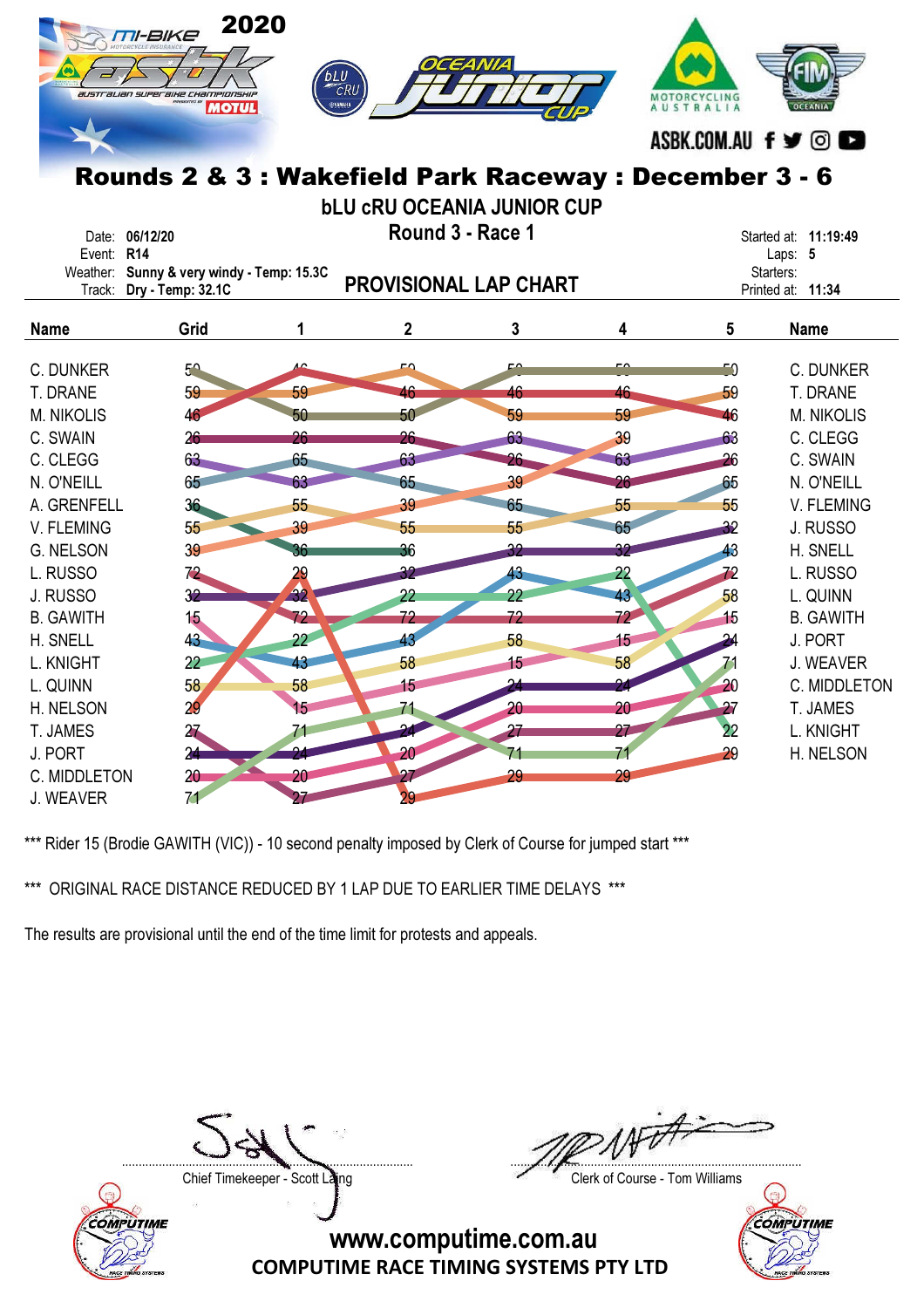

bLU cRU OCEANIA JUNIOR CUP

Date: 06/12/20 **Example 20 and 3 - Round 3 - Race 1** and 20 and 20 and 20 and 20 and 20 and 20 and 20 and 20 and 20 and 20 and 20 and 20 and 20 and 20 and 20 and 20 and 20 and 20 and 20 and 20 and 20 and 20 and 20 and 20 a

| Date:  | <b>U6/12/20</b> | NUUIIU J <del>-</del> Naut | started at: | ា1:19 |
|--------|-----------------|----------------------------|-------------|-------|
| Event: | <b>R14</b>      |                            | ∟aps:       |       |

|            | Weather: Sunny & very windy - Temp: 15.3C<br>Track: Drv - Temp: 32.1C PROVISIONAL BEST PARTIAL TIMES |        | Starters:         |        |                  |        |                    |          |          |
|------------|------------------------------------------------------------------------------------------------------|--------|-------------------|--------|------------------|--------|--------------------|----------|----------|
|            | Dry - Temp: 32.1C                                                                                    |        |                   |        |                  |        | Printed at:        | 11:34    |          |
|            | Split 1                                                                                              |        | Split 2           |        | Split 3          |        | LAP                |          |          |
| <b>Pos</b> | Name                                                                                                 | Time   | Name              | Time   | Name             | Time   | Name               | Ideal    | Fastest  |
|            | C. DUNKER                                                                                            | 21.253 | G. NELSON         | 26.905 | V. FLEMING       | 28.772 | <b>T. DRANE</b>    | 1:17.115 | 1:17.218 |
|            | T. DRANE                                                                                             | 21.326 | C. DUNKER         | 26.962 | T. DRANE         | 28.805 | <b>C. DUNKER</b>   | 1:17.194 | 1:17.480 |
|            | <b>M. NIKOLIS</b>                                                                                    | 21.407 | T. DRANE          | 26.984 | N. O'NEILL       | 28.838 | <b>M. NIKOLIS</b>  | 1:17.432 | 1:17.555 |
| 4          | C. SWAIN                                                                                             | 21.461 | <b>M. NIKOLIS</b> | 27.142 | M. NIKOLIS       | 28.883 | <b>G. NELSON</b>   | 1:17.561 | 1:17.713 |
| 5          | G. NELSON                                                                                            | 21.539 | C. CLEGG          | 27.258 | C. DUNKER        | 28.979 | <b>V. FLEMING</b>  | 1:17.883 | 1:18.102 |
| 6.         | C. CLEGG                                                                                             | 21.566 | A. GRENFELL       | 27.263 | C. CLEGG         | 29.059 | <b>C. CLEGG</b>    | 1:17.883 | 1:18.173 |
|            | V. FLEMING                                                                                           | 21.629 | C. SWAIN          | 27.317 | G. NELSON        | 29.117 | N. O'NEILL         | 1:18.013 | 1:18.407 |
| 8          | J. RUSSO                                                                                             | 21.651 | N. O'NEILL        | 27.425 | H. NELSON        | 29.168 | <b>C. SWAIN</b>    | 1:18.229 | 1:18.418 |
| 9          | N. O'NEILL                                                                                           | 21.750 | V. FLEMING        | 27.482 | J. RUSSO         | 29.320 | A. GRENFELL        | 1:18.697 | 1:19.080 |
| 10         | A. GRENFELL                                                                                          | 21.778 | H. NELSON         | 27.555 | H. SNELL         | 29.409 | <b>J. RUSSO</b>    | 1:18.783 | 1:18.894 |
| 11         | J. PORT                                                                                              | 21.796 | J. RUSSO          | 27.812 | L. RUSSO         | 29.448 | <b>H. NELSON</b>   | 1:19.050 | 1:20.433 |
| 12         | T. JAMES                                                                                             | 21.875 | L. RUSSO          | 28.141 | C. SWAIN         | 29.451 | <b>L. RUSSO</b>    | 1:19.597 | 1:20.521 |
| 13         | L. KNIGHT                                                                                            | 21.913 | H. SNELL          | 28.225 | J. PORT          | 29.597 | <b>H. SNELL</b>    | 1:19.651 | 1:20.371 |
| 14         | C. MIDDLETON                                                                                         | 21.990 | C. MIDDLETON      | 28.243 | A. GRENFELL      | 29.656 | <b>J. PORT</b>     | 1:19.995 | 1:20.404 |
| 15         | L. RUSSO                                                                                             | 22.008 | L. QUINN          | 28.298 | <b>B. GAWITH</b> | 29.666 | <b>L. QUINN</b>    | 1:20.071 | 1:20.284 |
| 16         | H. SNELL                                                                                             | 22.017 | T. JAMES          | 28.299 | J. WEAVER        | 29.697 | <b>L. KNIGHT</b>   | 1:20.079 | 1:20.079 |
| 17         | L. QUINN                                                                                             | 22.059 | <b>B. GAWITH</b>  | 28.358 | L. QUINN         | 29.714 | <b>T. JAMES</b>    | 1:20.127 | 1:20.178 |
| 18         | <b>B. GAWITH</b>                                                                                     | 22.107 | L. KNIGHT         | 28.400 | L. KNIGHT        | 29.766 | <b>B. GAWITH</b>   | 1:20.131 | 1:20.158 |
| 19         | J. WEAVER                                                                                            | 22.216 | J. WEAVER         | 28.529 | T. JAMES         | 29.953 | <b>C. MIDDLETO</b> | 1:20.234 | 1:20.567 |
| 20         | H. NELSON                                                                                            | 22.327 | J. PORT           | 28.602 | C. MIDDLETON     | 30.001 | <b>J. WEAVER</b>   | 1:20.442 | 1:20.682 |

\*\*\* Rider 15 (Brodie GAWITH (VIC)) - 10 second penalty imposed by Clerk of Course for jumped start \*\*\*

\*\*\* ORIGINAL RACE DISTANCE REDUCED BY 1 LAP DUE TO EARLIER TIME DELAYS \*\*\*

The results are provisional until the end of the time limit for protests and appeals.



....................................................................................... .......................................................................................

Chief Timekeeper - Scott Laing Chief Timekeeper - Scott Laing

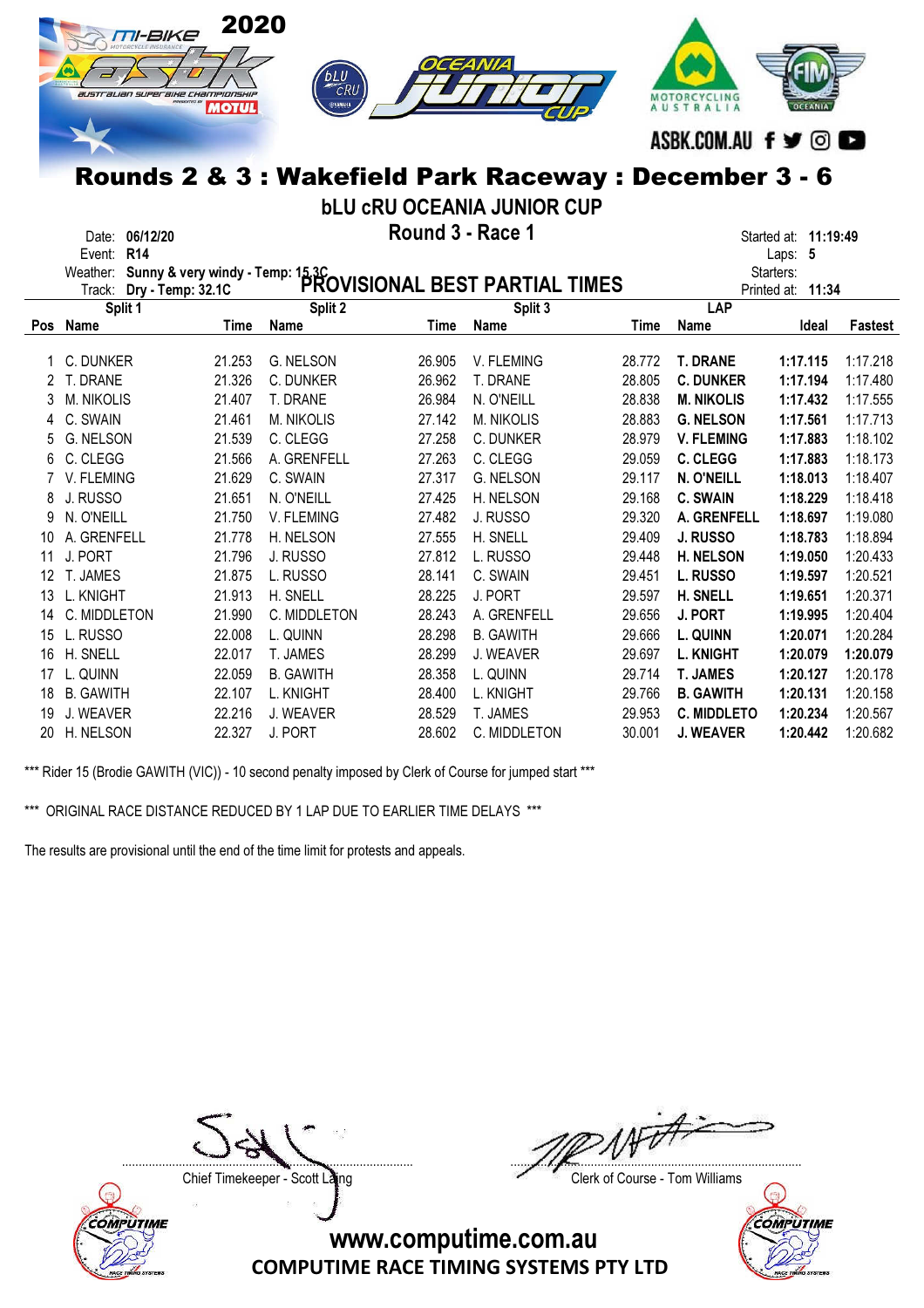

OCEANIA JUNIOR CUP

PROVISIONAL PROGRESSIVE SERIES POINTS

## OCEANIA JUNIOR CUP - ROUND 3

|     |    |                      | Rnd 1       | Rnd 2 | Rnd 3          |       |
|-----|----|----------------------|-------------|-------|----------------|-------|
| Pos | No | <b>Name</b>          | <b>WSBK</b> | Wfld  | Race 1         | Total |
| 1   | 46 | Marianos NIKOLIS     | 49          | 75    | 18             | 142   |
| 2   | 50 | Cameron DUNKER       | 48          | 55    | 25             | 128   |
| 3   | 59 | Tom DRANE            | 46          | 58    | 20             | 124   |
| 4   | 26 | Cameron SWAIN        | 45          | 52    | 16             | 113   |
| 5   | 58 | Lucas QUINN          | 75          | 21    | 10             | 106   |
| 6   | 63 | Clay CLEGG           | 38          | 42    | 17             | 97    |
| 7   | 65 | Nate O'NEILL         | 33          | 41    | 15             | 89    |
| 8   | 55 | Varis FLEMING        | 35          | 39    | 14             | 88    |
| 9   | 32 | Jai RUSSO            | 29          | 42    | 13             | 84    |
| 10  | 43 | Henry SNELL          | 35          | 31    | 12             | 78    |
| 11  | 36 | Angus GRENFELL       | 39          | 36    |                | 75    |
| 12  | 29 | Hayden NELSON        | 45          | 24    | 3              | 72    |
| 13  | 22 | Lincoln KNIGHT       | 41          | 18    | 5              | 64    |
| 14  | 72 | Levi RUSSO           | 15          | 28    | 11             | 54    |
| 15  | 20 | Casey MIDDLETON      | 20          | 8     | $\overline{7}$ | 35    |
| 16  | 39 | <b>Glenn NELSON</b>  |             | 33    |                | 33    |
| 17  | 15 | <b>Brodie GAWITH</b> | 10          | 17    | 4              | 31    |
| 18  | 27 | <b>Toby JAMES</b>    | 10          | 14    | 6              | 30    |
| 19  | 71 | James WEAVER         | 12          | 9     | 8              | 29    |
| 20  | 24 | Jamie PORT           | 18          |       | 9              | 27    |



....................................................................................... .......................................................................................

Chief Timekeeper - Scott Laing Chief Timekeeper - Scott Laing